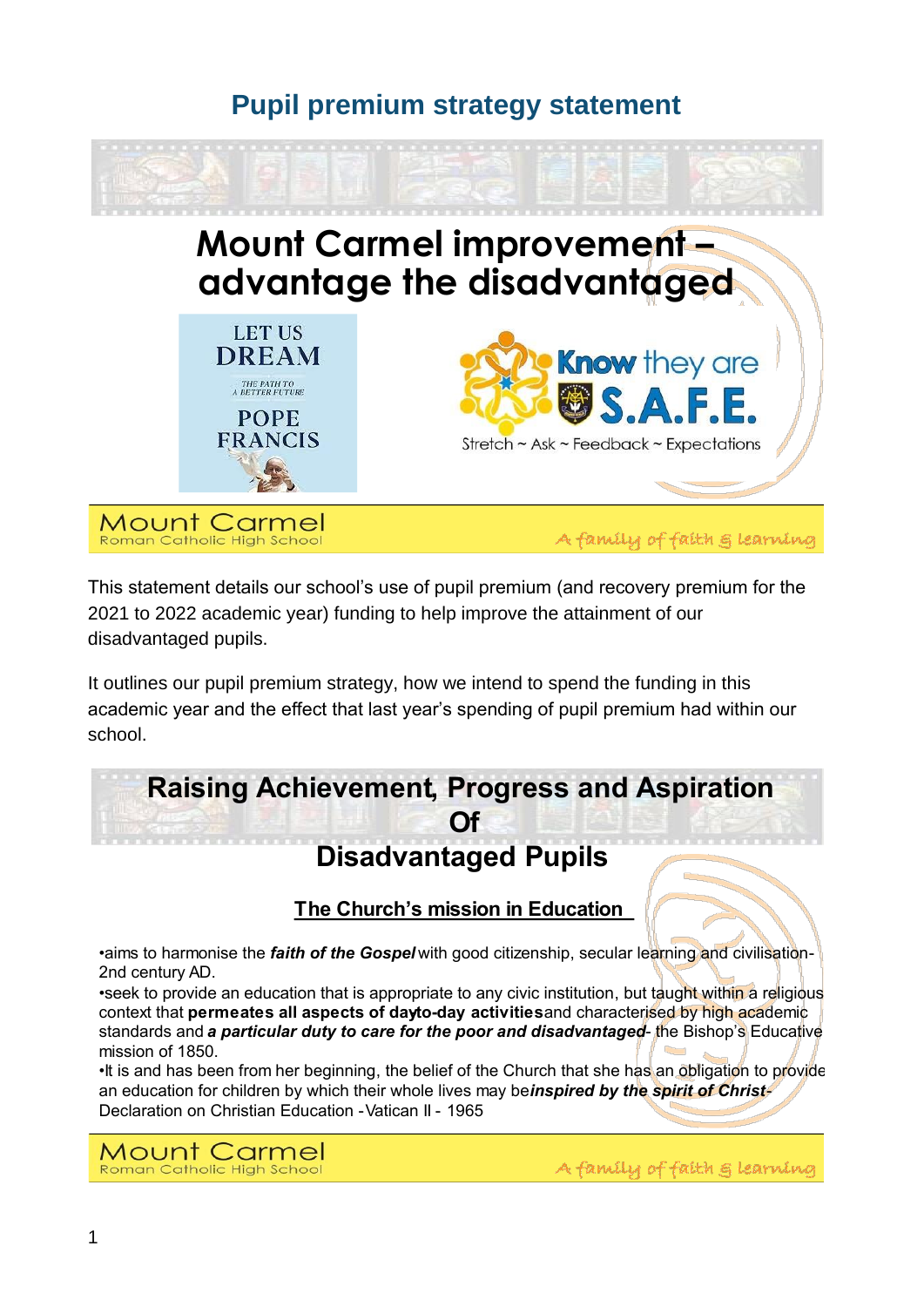## **School overview**

| <b>Detail</b>                                                                                             | Data                                    |
|-----------------------------------------------------------------------------------------------------------|-----------------------------------------|
| School name                                                                                               | Mount Carmel RC High<br>School          |
| Number of pupils in school                                                                                | 787                                     |
| Percentage of PP pupils                                                                                   | 35.1%                                   |
| Academic year/years that our current pupil premium<br>strategy plan covers (3-year plans are recommended) | 2021-2024                               |
| Date this statement was published                                                                         | September 2021<br>Updated: January 2021 |
| Date on which it will be reviewed                                                                         | <b>July 2022</b>                        |
| Statement authorised by                                                                                   | <b>Xavier Bowers</b>                    |
| Pupil premium lead                                                                                        | Kieran Georgy                           |
| Governor / Trustee lead                                                                                   | <b>Steven Ellis</b>                     |

# **Funding overview**

| <b>Detail</b>                                                                                                                                                              | <b>Amount</b> |
|----------------------------------------------------------------------------------------------------------------------------------------------------------------------------|---------------|
| Pupil premium funding allocation this academic year                                                                                                                        | £262,910      |
| Recovery premium funding allocation this academic year                                                                                                                     | £38,280       |
| Pupil premium funding carried forward from previous<br>years (enter £0 if not applicable)                                                                                  | £0            |
| Total budget for this academic year<br>If your school is an academy in a trust that pools this<br>funding, state the amount available to your school this<br>academic year | £301,190      |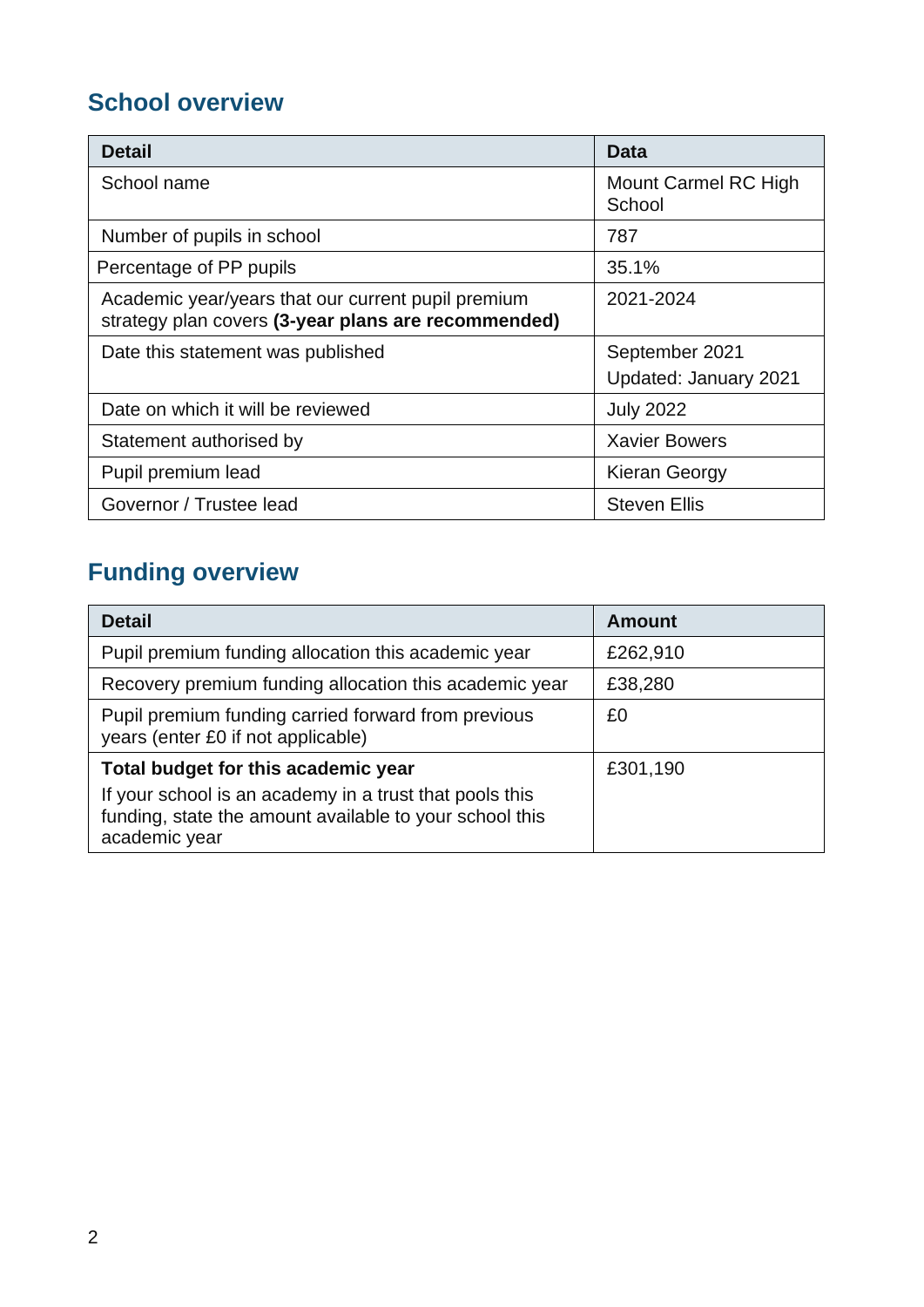# **Part A: Pupil premium strategy plan**

### **Statement of intent**

### **Challenges**

This details the key challenges to achievement that we have identified among our disadvantaged pupils.

| <b>Challenge</b><br>number | <b>Detail of challenge</b>                                                                                                                 |
|----------------------------|--------------------------------------------------------------------------------------------------------------------------------------------|
| 1                          | Disadvantaged pupils achieve lower levels of progress than their peers.<br>This is more apparent at the higher ability end.                |
| 2                          | Disadvantaged pupils have lower attendance rates than their peers.<br>This is also evident when looking at the persistent absences.        |
| 3                          | Disadvantaged pupils have lower literacy skills than their peers                                                                           |
| 4                          | Family support for education is less for some disadvantaged pupils than<br>their peers.                                                    |
| 5                          | Knowledge and recall by the disadvantaged pupils are less well<br>embedded in the disadvantaged group compared to their peers              |
| 6                          | Behaviour of disadvantaged pupils impacts on the amount of learning<br>time they miss.                                                     |
| 7                          | Disadvantaged pupils have lower aspirations post-16 which is reflected<br>in a higher NEET figure compared with that of non-disadvantaged. |

### **Intended outcomes**

This explains the outcomes we are aiming for **by the end of our current strategy plan**, and how we will measure whether they have been achieved.

| Intended outcome                                                                | <b>Success criteria</b>                                                                                       |
|---------------------------------------------------------------------------------|---------------------------------------------------------------------------------------------------------------|
| Improved academic progress of<br>disadvantaged pupils                           | Disadvantaged pupils will incrementally<br>narrow the achievement gap in comparison<br>to their peers.        |
| Sustained high levels of attendance for<br>disadvantaged pupils                 | The attendance of disadvantaged pupils will<br>incrementally narrow in comparison to their<br>peers.          |
| Reduced level of persistent absence for<br>disadvantaged pupils                 | Disadvantaged pupils will incrementally<br>narrow the persistent absence gap in<br>comparison to their peers. |
| Improved literacy skills in our disadvantaged<br>pupils compared to their peers | Gaps in reading ages and other quantitative<br>literacy indicators will incrementally narrow                  |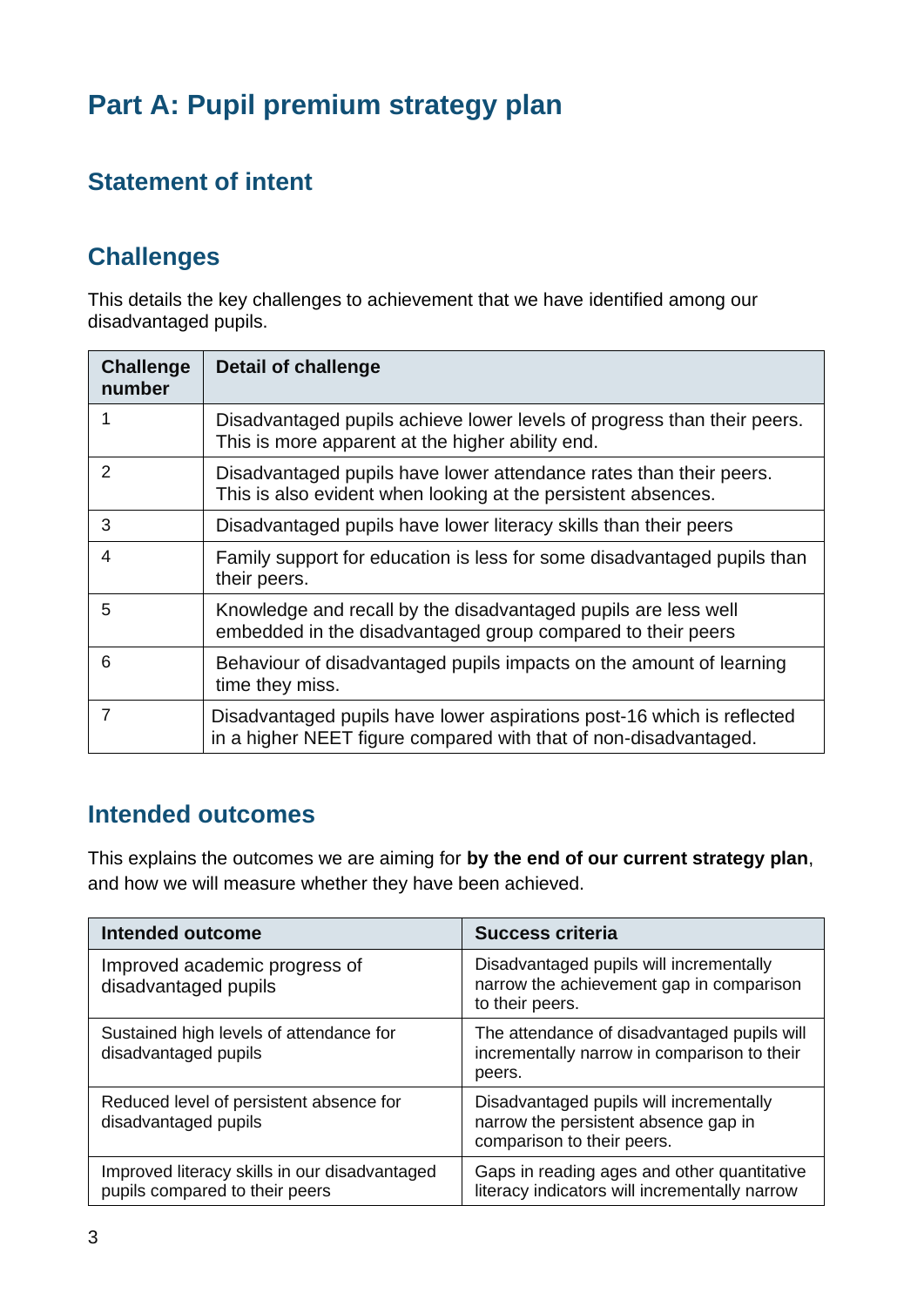|                                                                         | at KS3 with a greater proportion of KS4<br>pupils achieving their targets in English at<br><b>GCSE</b> |
|-------------------------------------------------------------------------|--------------------------------------------------------------------------------------------------------|
| Reduce NEET in our disadvantaged pupils in<br>comparison to their peers | Disadvantaged pupils will incrementally<br>narrow the NEET gap in comparison to their<br>peers.        |

Activity in this academic year

This details how we intend to spend our pupil premium (and recovery premium funding) **this academic year** to address the challenges listed above.

#### **Teaching (for example, CPD, recruitment and retention)**

Budgeted cost: £ 58,238

| <b>Activity</b>                                                                                                                                                                | <b>Evidence that supports this</b><br>approach                                                                                                                                                                                                                                                                                                 | Challenge number(s)<br>addressed                                    |
|--------------------------------------------------------------------------------------------------------------------------------------------------------------------------------|------------------------------------------------------------------------------------------------------------------------------------------------------------------------------------------------------------------------------------------------------------------------------------------------------------------------------------------------|---------------------------------------------------------------------|
| First quality teaching<br>with year 1 focus being<br>on effective feedback<br>and explaining and<br>modelling.                                                                 | EEF research published June<br>2021 shows that effective feed-<br>back has the greatest positive<br>impact on pupil progress.<br>CPD to utilise the 'Walkthrus'<br>package which is research<br>based.                                                                                                                                         | 1                                                                   |
| Teachers ensure they<br>know their PP pupils,<br>they stretch, ask fo-<br>cused questions, feed-<br>back and expect the<br>best from them                                      | Only by knowing who the PP<br>pupils are can staff prioritise<br>these pupils as part of their<br>quality first teaching.                                                                                                                                                                                                                      | 1<br><b>Know</b> they are<br>Stretch ~ Ask ~ Feedback ~ Expectation |
| <b>Embedding Disciplinary</b><br>Literacy strategies<br>across the curriculum<br>to ensure pupils'<br>literacy skills are<br>developed<br>appropriately in each<br>discipline. | The EEF 'Improving Literacy in<br>Secondary Schools' report<br>(2018) recommends prioritising<br>disciplinary literacy across the<br>curriculum as the no 1<br>strategy.<br>Kathrine Mortimore's<br>'Disciplinary Literacy' (2021)<br>has been utilised to roll out staff<br>CPD and help design DL<br>strategies within each subject<br>area. | 3                                                                   |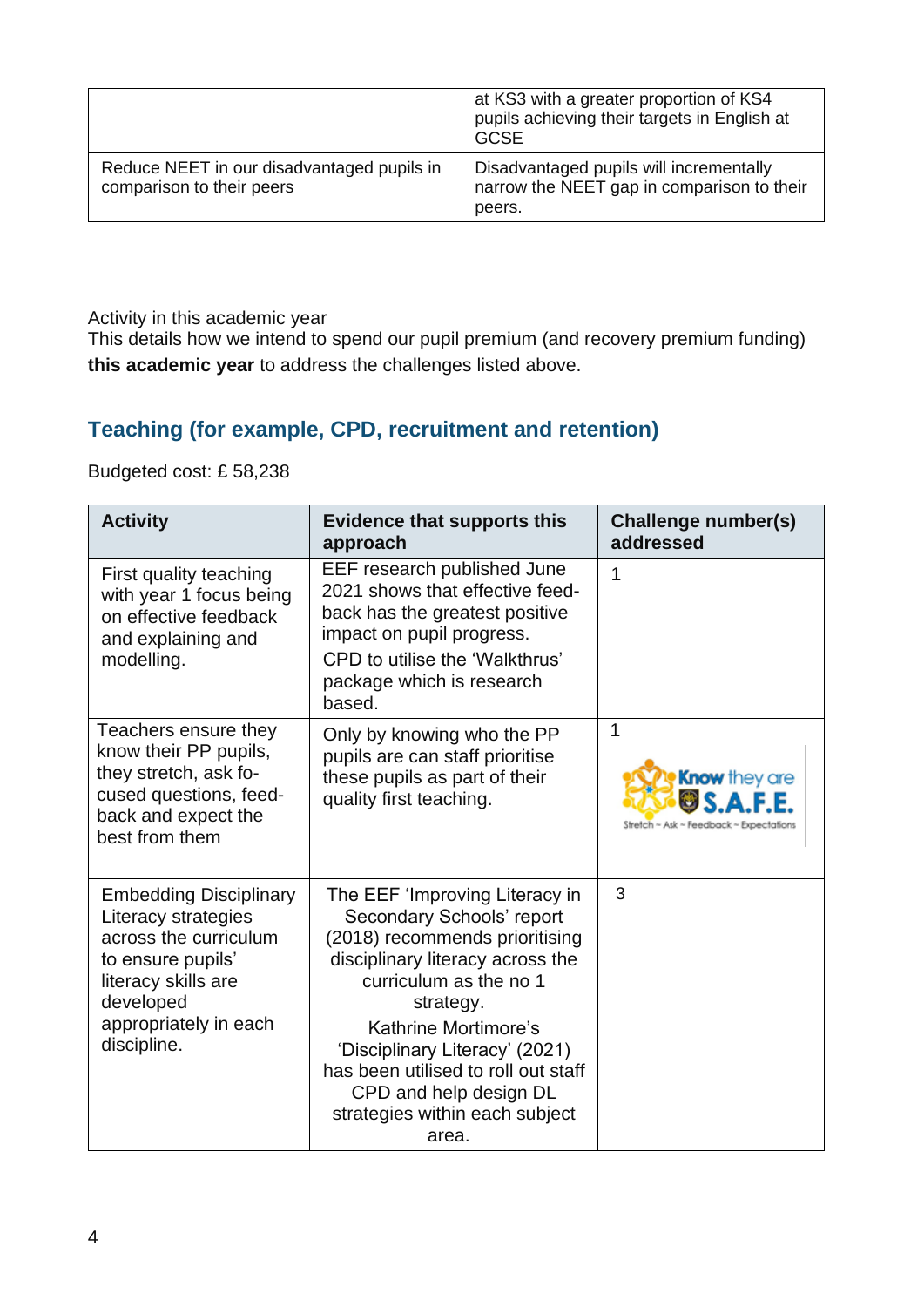#### **Targeted academic support (for example, tutoring, one-to-one support structured interventions)**

Budgeted cost: £ 84,219 (TAs Maths / English), £46,282 (Maths / English specialist super TA / interventions). Total £130,501

| <b>Activity</b>                                                                                                                                                                                                                                                                 | <b>Evidence that supports</b><br>this approach                                                                                                                                                                              | <b>Challenge</b><br>number(s)<br>addressed |
|---------------------------------------------------------------------------------------------------------------------------------------------------------------------------------------------------------------------------------------------------------------------------------|-----------------------------------------------------------------------------------------------------------------------------------------------------------------------------------------------------------------------------|--------------------------------------------|
| Academic Mentors will work with the PP<br>pupils across the core subjects, primarily<br>with those whose data shows that they<br>need additional support to keep up and<br>gaps need closing to catch up                                                                        | Previous successful<br>experience using this<br>strategy, alongside the<br>government advice to<br>explore this option                                                                                                      | 1, 2 & 4                                   |
| Memory and retention become the focus<br>for the PP pupils - departmental<br>knowledge organisers used through:<br>Parental engagement<br>Homework club<br>Peer mentoring                                                                                                       | 2020-21 whole school CPD<br>had a focus on memory<br>and retention. Resources<br>were created across school<br>that will be further used<br>across a range of factors<br>high on the EEF research<br>for improving progress | 1                                          |
| Reading becomes the main focus for the<br>PP pupils<br>Reading buddies<br><b>Accelerated Reader</b><br><b>Book Club</b>                                                                                                                                                         | The other CPD priority for<br>2020-21 was reading. This<br>is a main focus for the PP<br>pupils to help to address<br>the well documented gap<br>between PP and non-PP<br>pupils                                            | 18.3                                       |
| Strategic Data meetings each week to<br>ensure appropriate targeted support is in<br>place and having an impact, particularly<br>on the PP pupils                                                                                                                               | Effective use of data is<br>high on the list of<br>successful strategies on<br>the 2021 EEF research<br>report                                                                                                              | 1, 2, 4 & 86                               |
| CLs for Maths and English identify gaps<br>in knowledge of all pupils with a focus on<br>PP. Then, targeted small group and 1 to<br>1 tutoring provided by staff who know<br>the pupils.<br>TAs in Maths and English timetabled for<br>2 x 30-minute tutor sessions a week with | EEF report 2021 along with<br>the advice on best use of<br>the COVID catch-up<br>funding                                                                                                                                    | 1, 3 & 8 & 5                               |
| 1-3 pupils from KS3.<br>Before and after school interventions in<br>place for KS4                                                                                                                                                                                               |                                                                                                                                                                                                                             |                                            |
| External tutors recruited in English and<br>Maths to deliver extra sessions to those                                                                                                                                                                                            | EEF report 2021 along with<br>the advice on best use of                                                                                                                                                                     | 1, 3 & 8 & 5                               |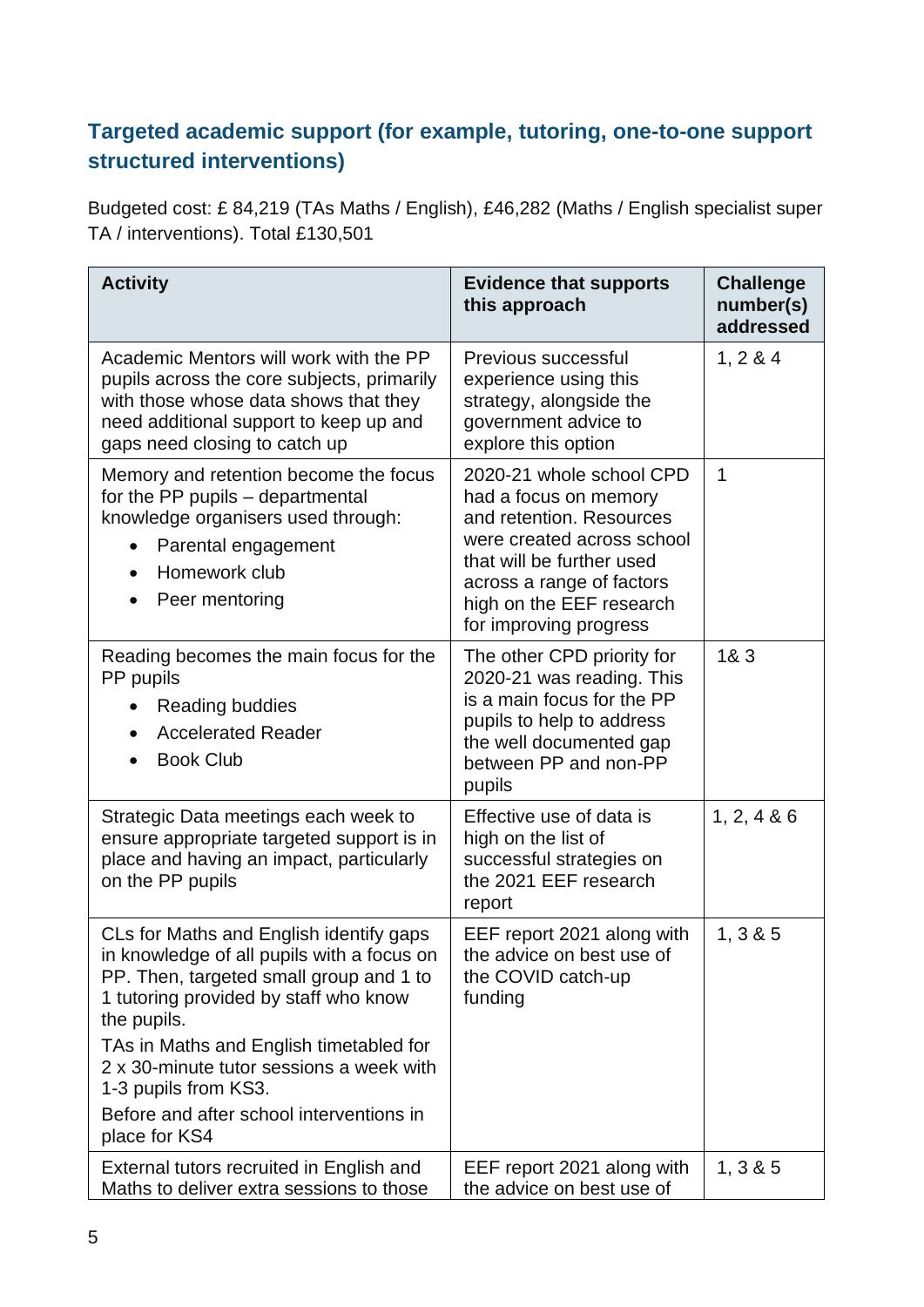### **Wider strategies (for example, related to attendance, behaviour, wellbeing)**

Budgeted cost: 50% of pastoral and attendance is £78,930; L&M of the PP pupils is £9,049; £27,825 educational visits to support and build cultural capital and departmental allocation

| <b>Activity</b>                                                                                                                                                                                                                                                | <b>Evidence that</b><br>supports this<br>approach                                                                                               | <b>Challenge</b><br>number(s)<br>addressed |
|----------------------------------------------------------------------------------------------------------------------------------------------------------------------------------------------------------------------------------------------------------------|-------------------------------------------------------------------------------------------------------------------------------------------------|--------------------------------------------|
| After the pandemic, a switch back to<br>ensuring all attendance strategies<br>are in place including incentivising<br>attendance at key times in the year,<br>closer links with Court Officer and<br>more targeted approach to<br>authorising medical absences | These previous<br>strategies have been<br>showed to work in the<br>past. If a child is in<br>school, they are<br>learning and are safe          | 1, 2, 3, 4 & 87                            |
| An extra form group will be in place,<br>staffed by an experienced member of<br>staff. This will have a small number<br>of pupils in whose behaviour needs<br>improving in order to make their own<br>and others' learning more focussed<br>through each day   | Pupils who have an<br>incentive to behave<br>more appropriately in<br>class will be more<br>focused and achieve<br>more, as will their<br>peers | 1 & 6                                      |
| Ensuring the disadvantaged pupils<br>have the adequate pastoral care,<br>links with home are re-established<br>and strengthened and specific issues<br>are such as mental health and<br>sexual harassment                                                      | A child who is well<br>supported both in and<br>out of school will be<br>more likely to<br>succeed and fulfil<br>their potential                | 1, 2, 4 & 86                               |

#### **Total budgeted cost: £**293,365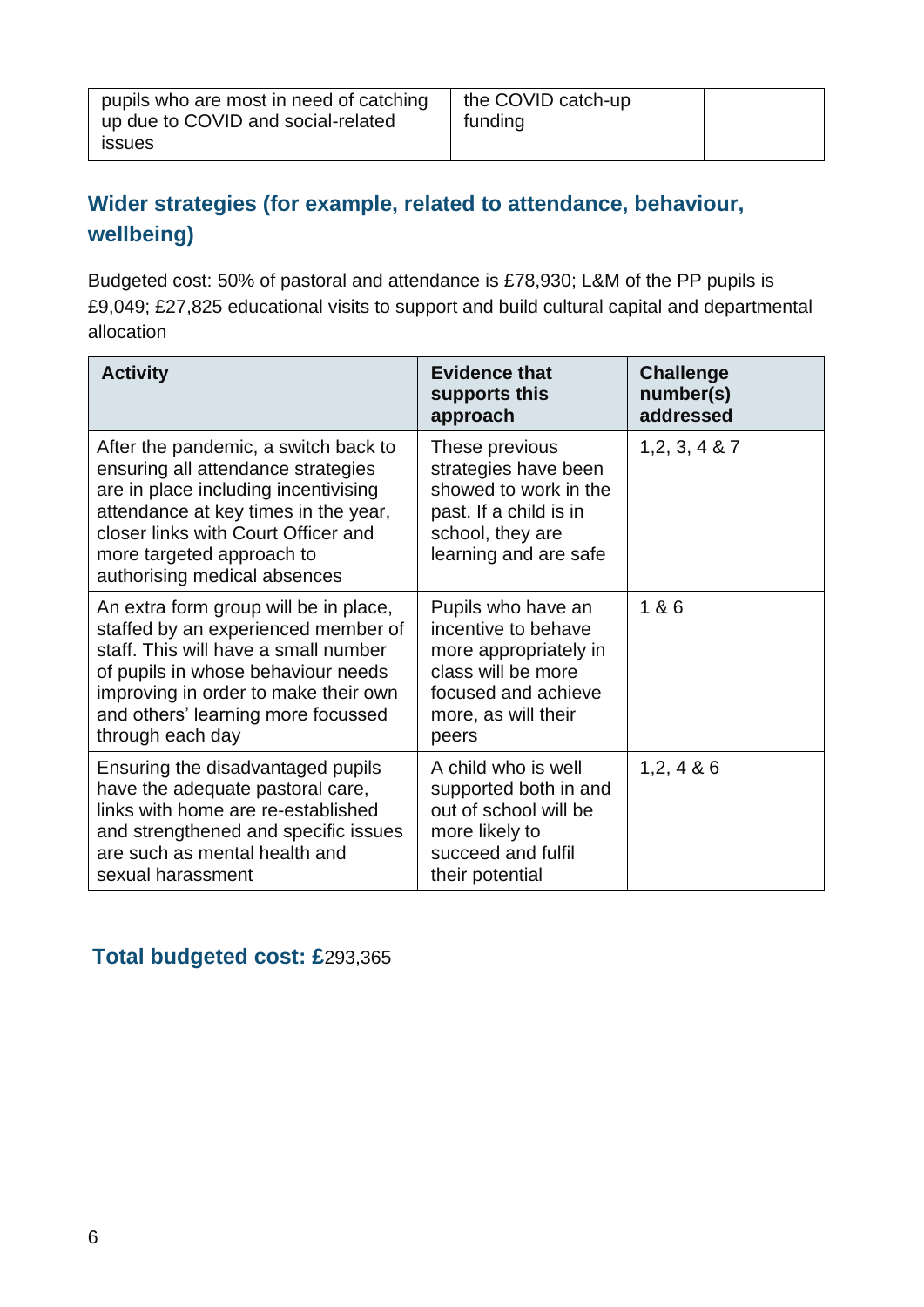# **Part B: Review of outcomes in the previous academic year**

#### **Pupil premium strategy outcomes**

This details the impact that our pupil premium activity had on pupils in the 2020 to 2021 academic year.

*Due to COVID-19, performance measures have not been published for 2020 to 2021, and 2020 to 2021 results will not be used to hold schools to account.* 

*However, during the 2020-21 academic year that was heavily impacted by COVID, we had a sharp focus on ensuring the disadvantaged pupils didn't fall further behind. These plans followed the main 2 areas as outlined below*

#### *COVID response*

Once the school was instructed to close for lockdown 3 at the beginning of January, we made the decision to prioritise the SEND and vulnerable pupils for education on site with a limit of approximately 150 pupils. This number was set to enable us to follow the largely stay-at-home order as well as supporting pupils and their families in school if this was deemed the best course of action for each child. We set up our systems to monitor the engagement of key groups through a combination of ShowMyHomework and Microsoft Teams (tracking data available in school).

Within the first few weeks, it became evident that the SEND pupils were engaging well, mainly due to them being in school. The disadvantaged pupils were engaging less than their peers. As a result, we quickly prioritised the disadvantaged pupils to attend school and these sessions in school were staffed. Each week, Pastoral Leaders reported to SLT on the engagement and welfare of their year groups and based on this we could prioritise certain pupils for on-site provision. The tracking and monitoring of this showed that some pockets of disadvantaged pupils were engaging as well as their peers, however with the systems in place we ensured that any gaps were kept to a minimum. Throughout the lockdown 3, school ran to almost full capacity each day, and with the rota system for pupils in place, we were able to cover well over 200 pupils through the onsite provision.

#### **Planned PP strategy**

Knowing that the year would be disrupted due to the pandemic, the main focus for the PP strategy was to build the culture onto which the 3-year strategy would emerge. This began with the strapline of 'KNOW they are SAFE' which looks at the culture of ensuring the PP pupils are a priority with respect to the staff who have the greatest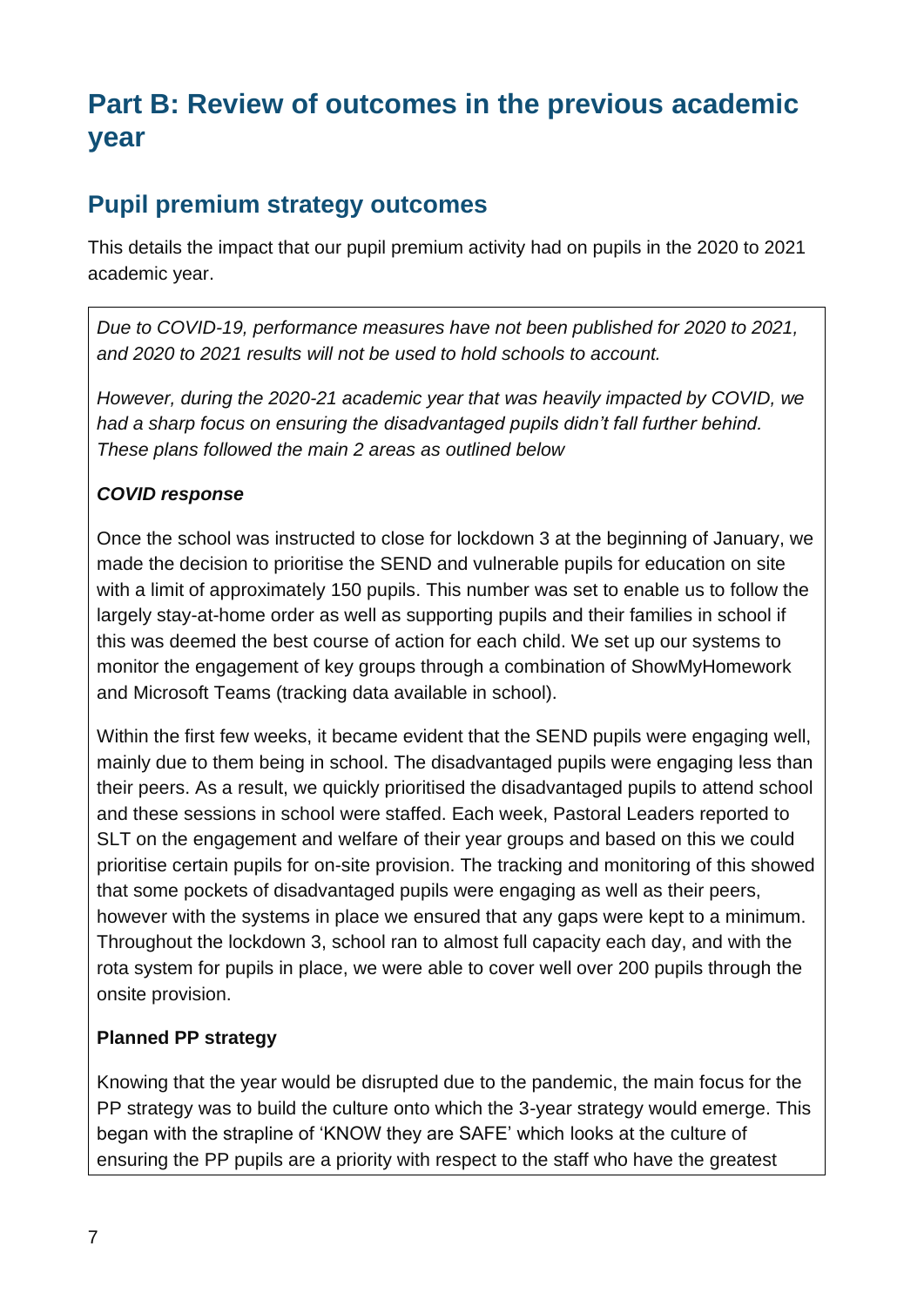influence over their education. As a Catholic school, this build in to the Catholic ethos and mission of the Church and this was outlined in the first staff INSET of the year.

The strapline is there to ensure teachers in particular KNOW who their PP pupils are in order to be able to understand that they are within a group that will underachieve not just at Mount Carmel, but nationally. Unless they KNOW who they are, they can't then go on to prioritise them for:

- Stretch to appreciate they are most probably already behind
- Ask them questions in class to help with their vocabulary and recall that they are less likely to get at home
- Feedback is quality and the most important factor to move progress forward
- Expectations are high with regard to their work, as this group may have lower aspirations with regard to their GCSE results from home

When we met as a school PP working party, we concluded across the sample of staff that this message was becoming embedded across school. A follow up staff survey showed that the majority of staff are now buying into this culture.

The PP working party also began the development of a way to share good practice for the PP pupils. This will continue into 2021-22.

### **Externally provided programmes**

| <b>Programme</b>                            | <b>Provider</b>                      |
|---------------------------------------------|--------------------------------------|
| Tutoring that takes place outside school in | Independent Maths and English tutors |
| Maths and English                           | employed by the school               |

### **Service pupil premium funding**

| <b>Measure</b>                                                                    | <b>Details</b>                                                                                                                                                                                                                                                                                                                                                       |
|-----------------------------------------------------------------------------------|----------------------------------------------------------------------------------------------------------------------------------------------------------------------------------------------------------------------------------------------------------------------------------------------------------------------------------------------------------------------|
| How did you spend your service pupil<br>premium allocation last academic year?    | We have 7 service children currently in<br>school. We have links with the Army<br>Welfare Service and have attended<br>training about service children. Pastoral<br>support are aware of these children and<br>will provide additional support where<br>needed. Last year, one of these pupils<br>accessed specific support as a result of<br>being a service child. |
| What was the impact of that spending on<br>service pupil premium eligible pupils? | When service children are happy and<br>healthy in school, they are more likely to<br>succeed.                                                                                                                                                                                                                                                                        |